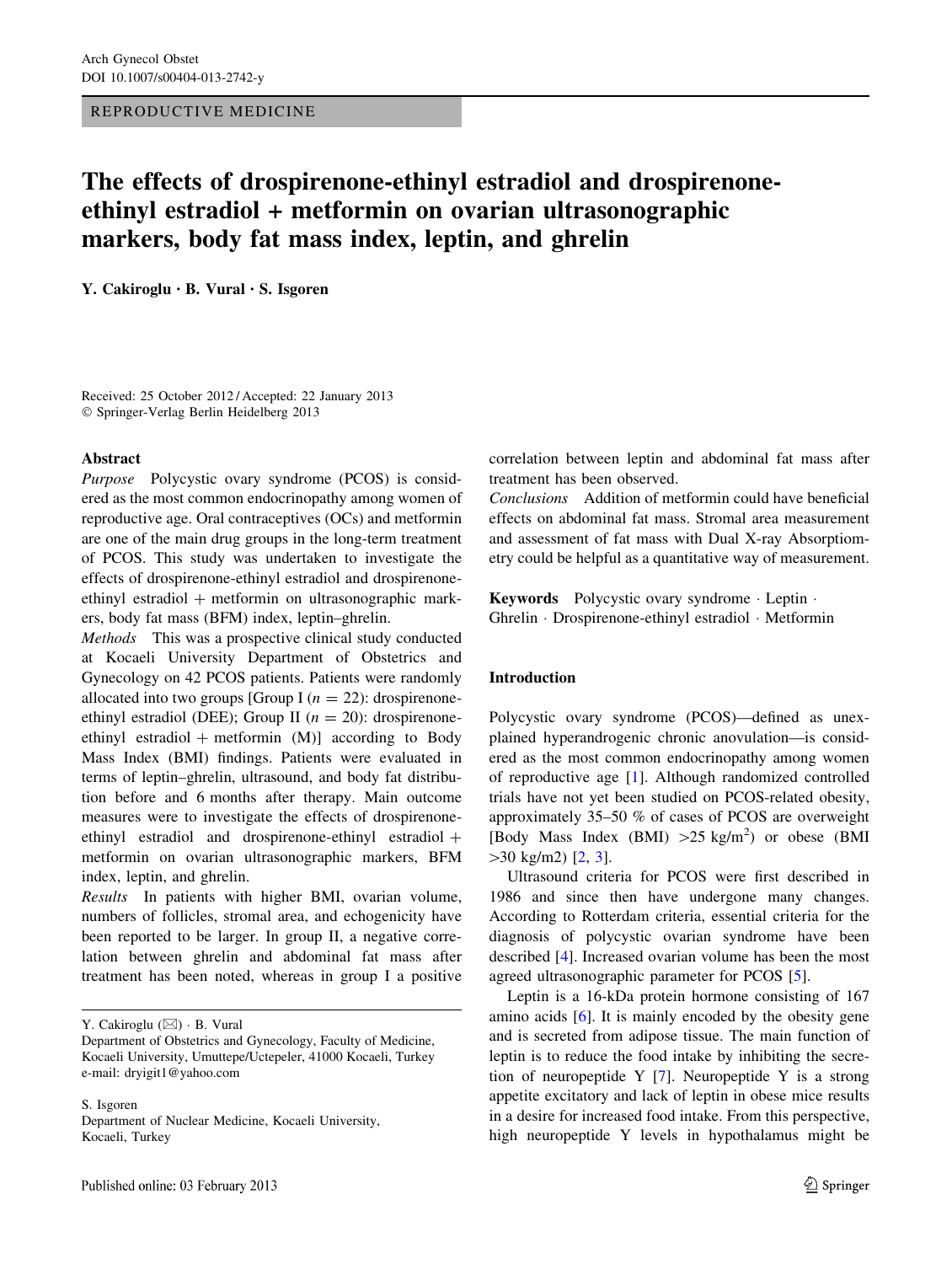responsible for obesity-related disorders [[8\]](#page-6-0). Until today, the only hormone that was known to induce food intake by stimulating hunger was ghrelin [[9\]](#page-6-0). Interestingly, an endogenous ligand for GHS receptor has been identified in the stomach and named as ''ghrelin'' [[10\]](#page-6-0).

In many randomized trials, the use of metformin has been demonstrated to improve ovulatory function in patients with PCOS [[11,](#page-6-0) [12](#page-6-0)]. In clomiphene-resistant cases, when compared with trials of placebo, addition of metformin significantly increases pregnancy rates in PCOS patients [[13\]](#page-6-0). Oral contraceptives (OCs) are one of the main drug groups in the long-term treatment of PCOS.

This objective of this study was to investigate the effects of drospirenone-ethinyl estradiol and drospirenone-ethinyl  $e$ stradiol  $+$  metformin on ultrasonographic markers, body fat mass (BFM) index, leptin–ghrelin.

## Materials and methods

Between 01 July 2007 and 01 September 2008 a total of 42 patients between the ages of 17–37years with the diagnosis of PCOS were recruited for the study. Rotterdam 2003 criteria were employed for the inclusion criteria [\[14](#page-6-0)]. Determination of at least two of three criteria were accepted for the diagnosis of PCOS: oligo-and/or anovulation (fewer than 6 menstrual cycles or amenorrhea for a period of longer than 6 months), clinical and/or biochemical signs of hyperandrogenism, polycystic ovaries (presence of at least 12 or more follicles ranging from 2 to 9 mm in each ovary, and/or increased ovarian volume ( $\geq$ 10 mL; calculated by the formula 0.5  $\times$  length  $\times$ width  $\times$  thickness).

Patients with a history of alcohol–cigarette use, thyroid dysfunction, hyperprolactinemia, Cushing's syndrome, congenital adrenal hyperplasia, diabetes mellitus, infertility, glucocorticoid use, and OC use in the past 3 months were excluded from the study.

All patients were divided into two groups: group I  $(n = 22)$  and group II  $(n = 20)$ . Patients in each group were separated again into two groups as overweight patients (BMI  $\geq$ 25 kg/m<sup>2</sup>) and normal weight patients (BMI  $\langle 25 \text{ kg/m}^2 \rangle$ ). In both groups, three patients were lost to follow-up and were removed from the study. The study protocol was approved by the local ethics committee of the board (CERD No.: 2/14). All patients included in the study filled out a consent form.

Study protocol is summarized in Fig. [1.](#page-2-0) After the establishment of a computer-mediated patients list, the patients were randomly assigned into two groups, including group 1 and group 2: for patients in group I, an OC (21 tablets, each tablet contains  $3 \text{ mg}$  drospirenone  $+30 \text{ mg}$ ethinyl estradiol (DEE) (Yasmin®, Schering AG, Berlin, Germany) was initially given on the first day of the menstrual period and was continued for 6 months. For patients in group II an OC (21 tablets, each tablet contains 3 mg drospirenone  $+30$  mcg ethinyl estradiol (DEE) (Yasmin<sup>®</sup>, Schering AG, Berlin, Germany) was initially given on the first day of the menstrual period and was continued for 6 months with metformin  $(M)$  (Glifor<sup>®</sup> 850 mg, Bilim, Turkey). All patients' diet was regulated.

Detailed histories of all the patients were taken at the beginning of the study. Weights and heights were determined, and then BMI values were calculated [weight (kg)/ height  $(m)^2$ ]. Waist and hip circumferences were measured at the largest part of the gluteal region and at the narrowest part of the lumbar region in order to calculate the waist–hip ratio (WHR). Hirsutism was assessed with the modified Ferriman–Gallwey scale.

All laboratory tests and ultrasound examinations were performed on 2nd–4th day of spontaneous menstruation or 2nd–4th days of bleeding following progesterone withdrawal. All blood samples were obtained by vacuum in the morning following an overnight fasting period and were immediately centrifuged and stored at  $-20$  °C. Levels of serum follicle stimulating hormone (FSH), lutheinising hormone (LH), total testosterone, sex hormone binding globuline (SHBG), free androgen index (FAI), 17 hydroxy progesterone (17-OH-P), fasting blood sugar, fasting blood glucose/insulin ratio, homeostasis model insulin resistance (HOMA-IR) were noted at the beginning of the study and re-evaluated 6 weeks and 6 months after the OC use. The same person recorded all the parameters (Y.C.). Free androgen index was calculated by the formula T/SHBG  $\times$ 100. Insulin resistance was calculated with homeostasis model [HOMA-IR = (fasting plasma glucose  $\times$  *I*/18)/ 22.5)]. HOMA-IR  $>2.5$  and/or fasting glucose/fasting insulin <4.5 were considered as insulin resistance values.

At the beginning of the study, within the first 4 days in the follicular phase of menses, ultrasonography (3-D Voluson 730D Pro, version 4.03, General Electric, USA) was performed transvaginally by the same operator (Y.C.). Ovarian volume, number of follicles, ovarian stromal area, and ovarian stromal echogenicity were measured. Ovarian volume was calculated using the following formula: Volume =  $D_1 \times D_2 \times D_3 \times 0.523$  (D<sub>1</sub> long diameter, D<sub>2</sub> anterior–posterior diameter,  $D_3$  ovarian transverse diameter). While assessing the number of follicles, presence of at least 12 or more follicles ranging from 2 to 9 mm in each ovary was investigated. Ovarian stromal echogenicity was scored as 1 (normal), 2 (moderately increased echogenicity), 3 (marked increased echogenicity) [\[15](#page-6-0)]. Stromal area was calculated by circulating the caliper around the central echogenic area. Doppler flow measurement was performed on ovarian vessels. Each calculation was performed and recorded for each ovary separately.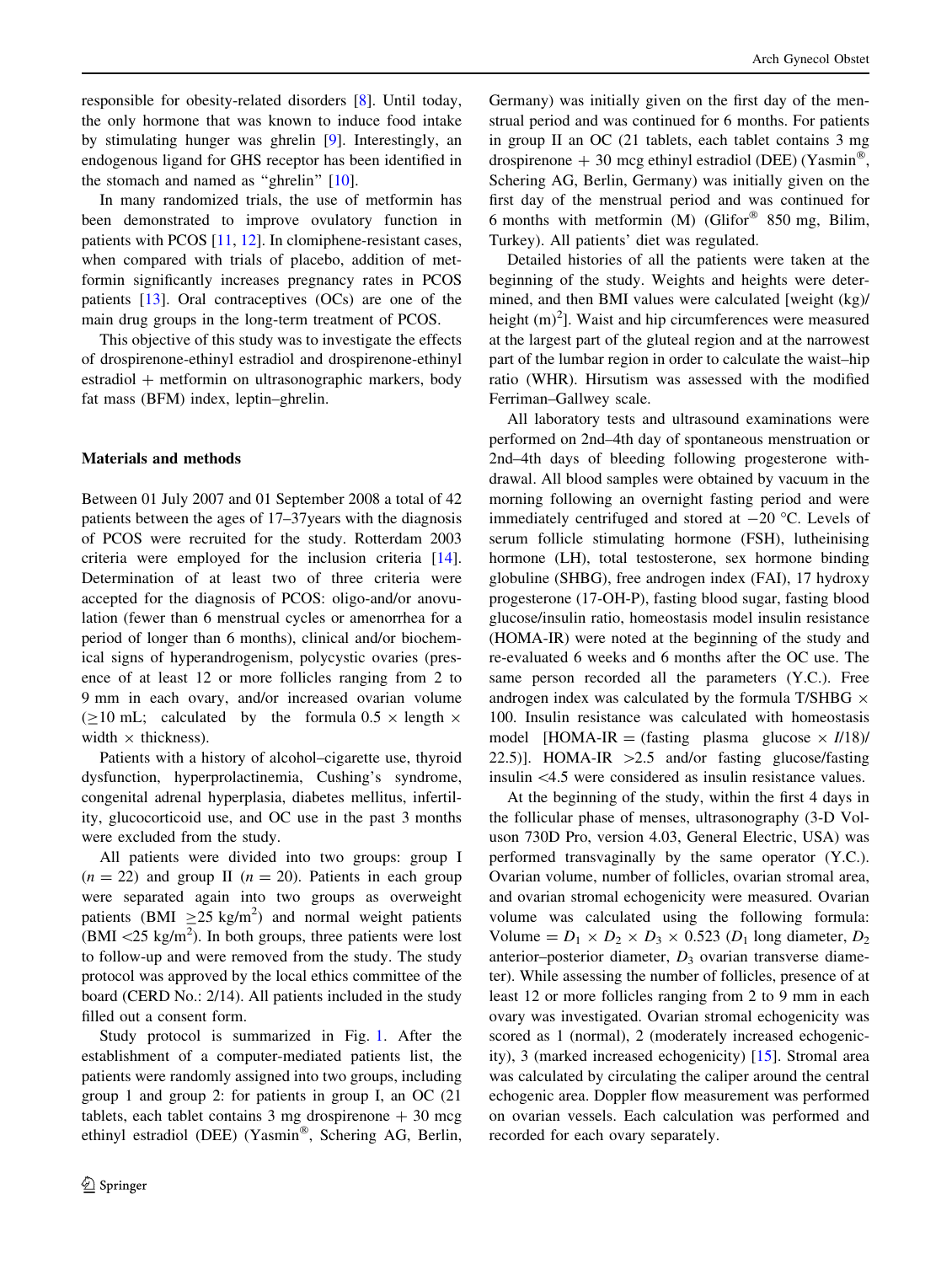#### <span id="page-2-0"></span>Fig. 1 Algorithm of the study



At the beginning of the study, the amount of BFM was determined in a total of six regions by Dual X-ray Absorptiometry (DEXA). These areas are (1) head, (2) trunk,  $(3)$  abdomen,  $(4)$  arms,  $(5)$  legs, and  $(6)$  whole body. The amount of fat mass was determined in each of the six regions. Measurement was performed with Norland XR-36 densitometer device (Norland Co., Fort Atkinson, WI, USA). The same investigator performed research on all patients (S.I.).

All data were analyzed using SPSS 11.5 (SPSS Inc., Chicago, IL, USA). Descriptive statistics are expressed as a mean  $\pm$  standard deviation. Data distribution was tested with the Shapiro–Wilk test. As a result of an uneven distribution, the differences between groups were tested with the Mann–Whitney  $U$  test and differences between pre and post treatment values were compared using the Wilcoxon test. Spearman's correlation coefficient was used to calculate the correlation coefficients.  $p$  values less than or equal to 0.05 were considered statistically significant.

#### Results

Initial values were compared in between the groups on the basis of their BMI findings as normal weight (BMI $\langle 25 \rangle$ ) or overweight (BMI  $\geq$ 25). All patients' sociodemographic characteristics are compared in Table [1.](#page-3-0)

Basal leptin, ghrelin, LH/FSH, total testosterone, FAI, SHBG, 17-OH-P, DHEAS, fasting blood glucose/insulin ratio, and HOMA-IR were compared in both groups between overweight and normal weight patients. In overweight patients, serum leptin levels were significantly higher and serum ghrelin levels were significantly lower (for both  $p < 0.001$ ). Serum leptin levels were found to be increasing directly proportionally to the increase in BMI.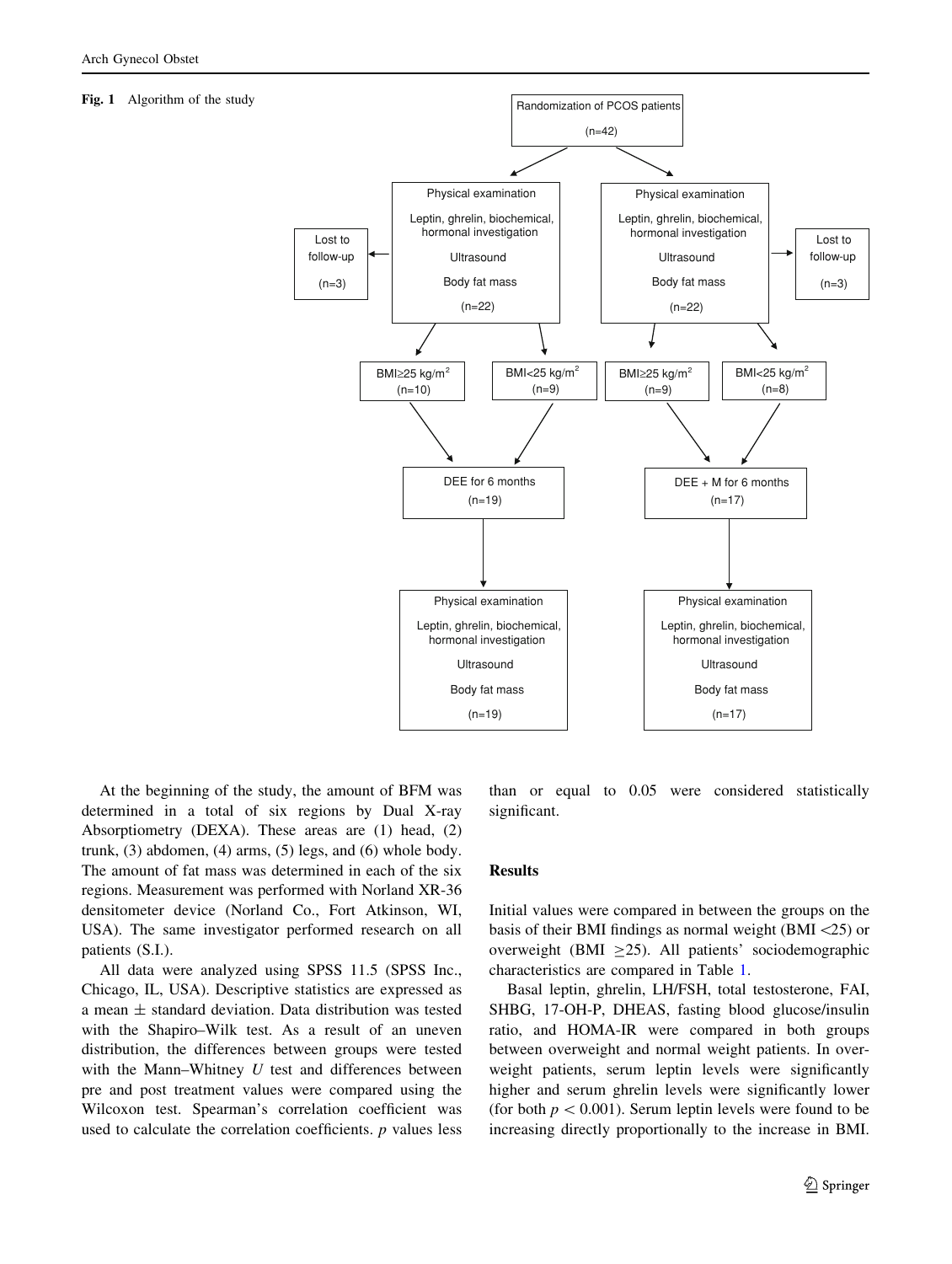| ັ້                        |                  |                     |                  |  |  |  |
|---------------------------|------------------|---------------------|------------------|--|--|--|
|                           | Overweight group | Normal weight group | $\boldsymbol{p}$ |  |  |  |
|                           | $(BMI \geq 25)$  | (BMI < 25)          |                  |  |  |  |
|                           | $(n = 19)$       | $(n = 17)$          |                  |  |  |  |
| Age (years)               |                  | $23.0 \pm 4.8$      | 0.1              |  |  |  |
| Menarche age (years)      | $12.9 \pm 1.4$   | $12.6 \pm 1.1$      | 0.6              |  |  |  |
| Body mass index $(kg/m2)$ | $30.9 \pm 6.6$   | $20.9 \pm 1.9$      | $< 0.001*$       |  |  |  |
| Waist-hip ratio           | $0.90 \pm 0.11$  | $0.68 \pm 0.05$     | $< 0.001*$       |  |  |  |
| Ferriman-Gallwey score    | $8.6 \pm 4.9$    | $8.7 \pm 3.3$       | 0.9              |  |  |  |
| Acne                      | $0.3 \pm 0.5$    | $0.5 \pm 0.7$       | 0.4              |  |  |  |
| Alopesia                  | $0.2 \pm 0.4$    | $0.1 \pm 0.4$       | 0.9              |  |  |  |
| Acanthozis nigricans      | $0.1 \pm 0.2$    | $\overline{0}$      | 0.8              |  |  |  |

<span id="page-3-0"></span>Table 1 Sociodemographic results of the patients

\* Statistical significance according to Mann–Whitney U test,  $p < 0.05$ 

Similarly, the serum ghrelin levels were also found to be decreasing inversely proportionally to the increase in BMI.

Correlation analysis was performed between DEXA and serum leptin and ghrelin levels. The analysis has revealed a positive correlation between serum ghrelin levels and fat mass localized in the abdomen in the normal-weight group  $(r = 0.549, p = 0.02)$ . However, except this positive correlation, no other correlation was found between serum leptin–ghrelin levels and abdomen, trunk, arms, legs, and total fat mass index.

Correlation analysis was performed for serum leptin and ghrelin levels and ovarian stromal area, echogenicity, and abdominal BFM (Table 2). As a result of the analysis, a strong positive correlation was noted between serum leptin levels, right and left ovarian stromal area, and the stromal echogenicity in patients diagnosed with PCOS.

Table 2 Correlation analysis of all patients for serum leptin and ghrelin levels and ovarian stromal area, echogenicity, and abdominal body fat mass  $(r)$ 

|                              | Leptin $(n = 36)$ | Ghrelin $(n = 36)$ |  |  |
|------------------------------|-------------------|--------------------|--|--|
| Right ovary                  |                   |                    |  |  |
| Stromal area $\text{cm}^2$ ) | $0.625*$          | $-0.485*$          |  |  |
| Stromal echogenicity         | $0.606**$         | $-0.245$           |  |  |
| Left ovary                   |                   |                    |  |  |
| Stromal area $\text{cm}^2$ ) | $0.610*$          | $-0.413**$         |  |  |
| Stromal echogenicity         | $0.356*$          | $-0.204$           |  |  |
| Body fat distribution (g)    |                   |                    |  |  |
| Abdomen                      | $0.606*$          | $-0.233$           |  |  |
| Insulin resistance           |                   |                    |  |  |
| <b>HOMA-IR</b>               | 0.178             | 0.155              |  |  |
| FBG/insulin                  | 0.47              | $-0.171$           |  |  |
|                              |                   |                    |  |  |

 $* p < 0.01$ 

\*\*  $p < 0.05$ 

The examination of the right ovarian volume and the number of follicles showed no difference between before and after treatment for group I, while a significant reduction was observed in group II for both overweight and normal weight ( $p = 0.01, 0.02, 0.02, 0.02$  for overweight and normal weight groups, respectively). A significant reduction in stromal echogenicity was observed in the overweight sub-group of group 2 ( $p = 0.04$ ). Stromal area measurement was not different in the DEE group after treatment, but a statistically significant reduction was determined in the stromal area in the overweight sub-group after treatment (overweight group,  $p = 0.02$ ). In the  $DEE + M$  group, both for overweight and for normal weight sub-groups, the stromal area measurements were statistically significantly decreased after treatment  $(p \text{ val-}$ ues 0.008 and 0.03, respectively). The left ovarian volume and the number of follicles were analyzed. In group II, for the overweight sub-group a significant reduction was observed both in the ovarian volume and in the number of follicles after treatment ( $p = 0.007$  and 0.006, respectively). The comparison between stromal area measurements between groups I and II showed a reduction in the stromal area on the left ovary only in the overweight subgroup ( $p = 0.007$  and 0.04, respectively).

Groups were compared in between according to BMI, WHR, and BFM. A mild reduction was observed in the mean BMI after treatment in DEE  $+$  M group, but it was not noted as statistically significant (29.7  $\pm$  5.7, 28.6  $\pm$ 6.5;  $p = 0.2$ ). Ferriman–Gallwey scores of patients were evaluated: for group I only the overweight subgroup and for group II, both the overweight and the normal weight sub-groups showed a statistically significant reduction in the scores ( $p$  values 0.006, 0.007, 0.03, respectively).

BFM was compared in between groups and a significant reduction in the abdominal region was noted for the normal weight sub-group in group 1, and for the overweight sub-group in group 2 after treatment ( $p = 0.05$  and 0.03,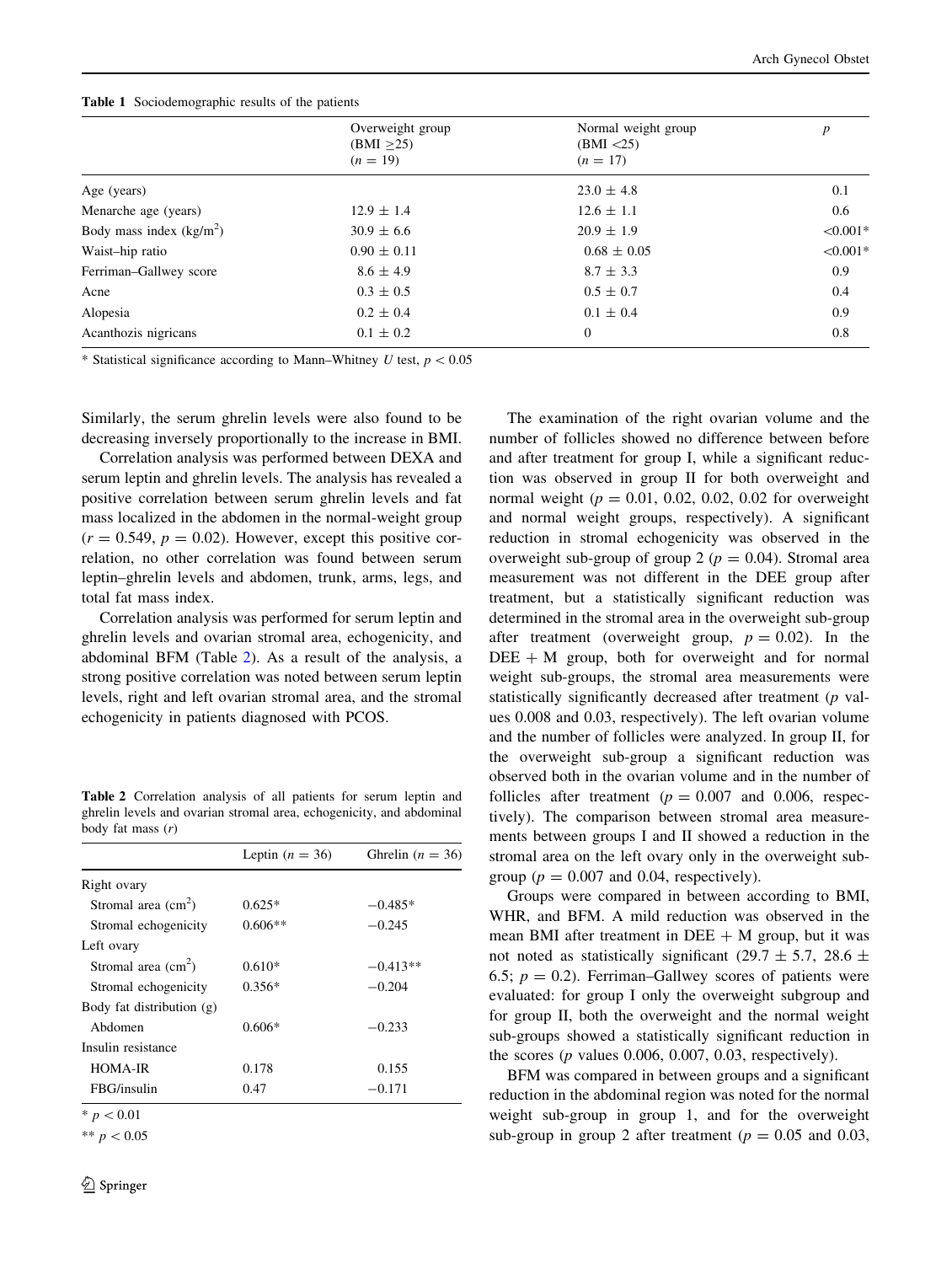respectively). In addition, the distribution of fat in the arms was found to be decreased for group II after treatment  $(p = 0.02)$ . Differences were only observed in the abdominal and arms regions for both groups.

Correlation analysis was performed between ovarian stromal area and echogenicity and abdominal and total BFM for before and after treatment. According to the analysis, in the DEE group, a strong correlation was observed between ovarian stromal area and echogenicity and abdominal and total BFM before and after treatment.

A correlation analysis was performed between ovarian stromal area and echogenicity with serum leptin and ghrelin levels before and after treatment (Table 3). According to the analysis, a positive correlation between serum leptin levels before and after treatment both in the DEE and in DEE  $+$  M group was observed. A significant negative correlation was determined between serum ghrelin levels and stromal area in the DEE  $+$  M group.

A correlation analysis was performed between body fat distribution and HOMA-IR and fasting blood glucose/ insulin levels before and after treatment. In the analysis, while no correlation was found in  $DEE + M$  group before treatment, a statistically significant positive correlation was noted for fat mass in all regions especially in the abdomen with HOMA-IR and fasting blood glucose/ insulin levels after treatment. The decrease in insulin resistance after the M treatment revealed the positive contribution of M treatment on abdominal fat distribution and other areas.

## Discussion

Etiopathogenesis of PCOS is still unknown and many treatment modalities have been introduced. In this study, leptin–ghrelin levels are investigated and again in patients diagnosed with PCOS effects of drospirenone-ethinyl estradiol and Metformin on ovarian ultrasonographic markers, on the amount of BFM and on serum leptin– ghrelin levels were investigated.

The majority of studies on ghrelin have been investigations on the determination of circulating concentrations. In our study, ghrelin concentrations at the time of first diagnosis of the patients were compared on the basis of BMI, and similar to the literature, a decrease in plasma ghrelin levels were determined directly proportional to the increase in BMI. Looking at the literature, plasma ghrelin levels in patients with PCOS were found to be lower than the values observed in healthy people [\[16](#page-6-0), [17](#page-6-0)]. Orio et al. [\[18](#page-6-0)] have compared ghrelin levels in patients with PCOS with weight-matched healthy obese patients' ghrelin levels. They have argued that ghrelin levels were inversely correlated with BMI in PCOS patients. In our study, we showed that ghrelin levels were positively correlated with BMI, but no correlation was determined with the over-weight group. Schöfl et al. [\[19](#page-6-0)] have found serum ghrelin levels to be lower for PCOS patients than for healthy, obese and lean patients. How ghrelin levels after diet-related obesity show what kind of changes was investigated. For this purpose, Moran et al. [[20\]](#page-6-0) have recommended a diet for patients with PCOS and then re-evaluated the levels of ghrelin. In their study, it was shown that at least 7.5 % weight loss in overweight patients with PCOS leads to increased levels of ghrelin.

In our study, it was shown that basal serum leptin levels increase with obesity for patients with PCOS. Similarly, when patients were reanalyzed according to groups as normal-weight, overweight, and obese, serum leptin levels were also found to be increased. Erturk et al. [[21\]](#page-6-0) have investigated serum leptin concentrations for obese and lean patients with PCOS and showed in their study that the concentrations were associated with obesity. Panidis et al. [\[22](#page-6-0)] have compared leptin levels in weight-matched healthy patients with PCOS and pointed a close relationship

|              | Leptin             |           |                     |           | Ghrelin            |          |                     |            |
|--------------|--------------------|-----------|---------------------|-----------|--------------------|----------|---------------------|------------|
|              | Group I $(n = 19)$ |           | Group II $(n = 17)$ |           | Group I $(n = 19)$ |          | Group II $(n = 17)$ |            |
|              | Before             | After     | Before              | After     | <b>Before</b>      | After    | Before              | After      |
| Right ovary  |                    |           |                     |           |                    |          |                     |            |
| Stromal area | $0.625**$          | 0.311     | $0.643**$           | $0.623**$ | $-0.456*$          | $-0.250$ | $-0.637**$          | $-0.604**$ |
| Echogenity   | $0.619**$          | $0.662**$ | $0.706**$           | 0.295     | $-0.386$           | $-0.220$ | $-0.620**$          | $-0.450$   |
| Left ovary   |                    |           |                     |           |                    |          |                     |            |
| Stromal area | $0.668**$          | $0.654**$ | $0.489*$            | $0.607**$ | $-0.343$           | $-0.326$ | $-0.285$            | $-0.488**$ |
| Echogenity   | 0.385              | $0.552**$ | $0.496*$            | 0.123     | $-0.469*$          | $-0.418$ | $-0.179$            | $-0.281$   |

Table 3 Correlation analysis in between ovarian stromal area and echogenicity with serum leptin and ghrelin levels before and after treatment (r)

 $* p < 0.05$ 

\*\*  $p < 0.01$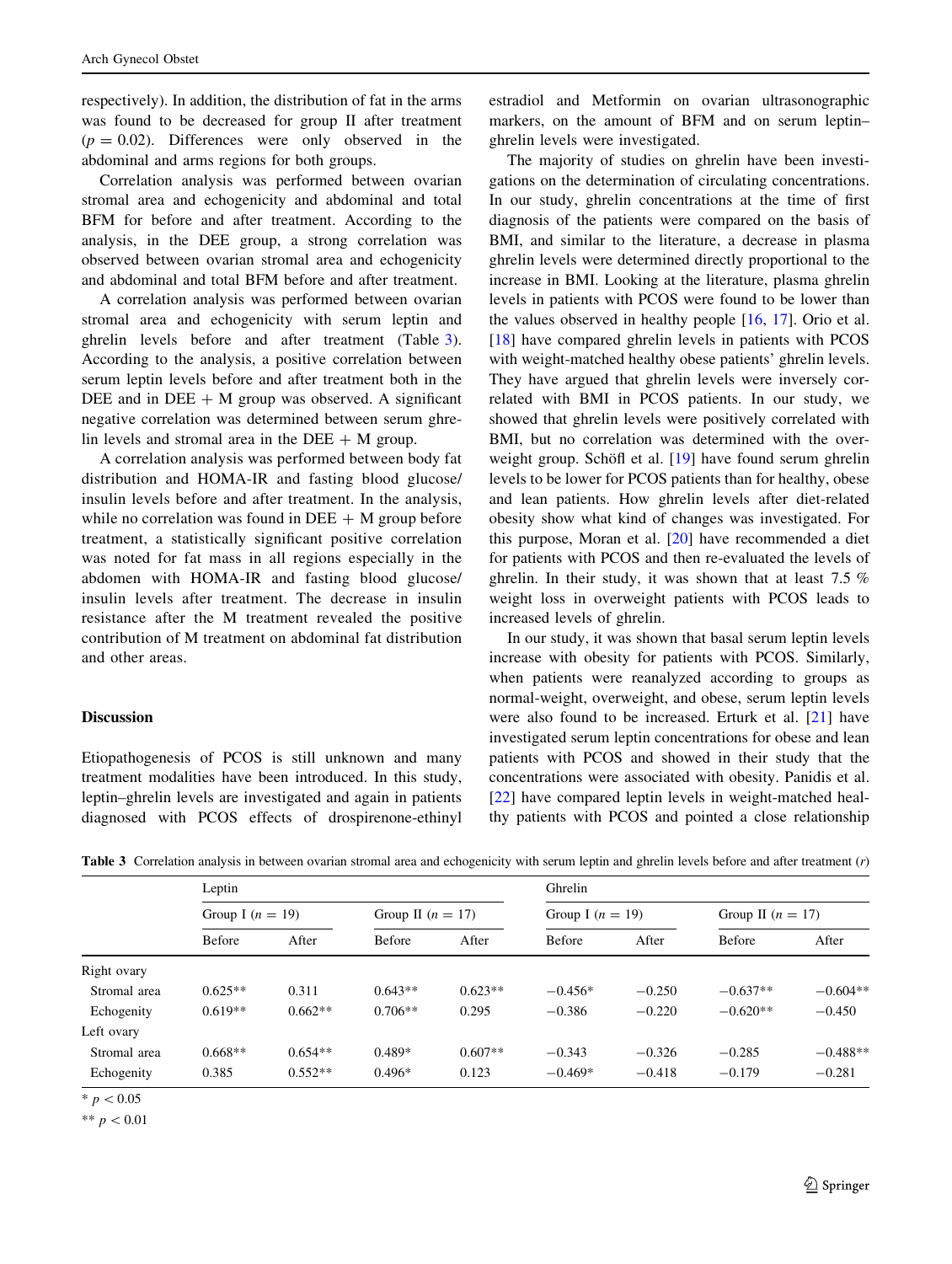between serum leptin levels and BMI and PCOS. When our study is evaluated in terms of the correlation analysis, no correlation was found between leptin levels and BMI.

Based on the probable role of serum leptin and ghrelin levels on etiopathogenesis, whether levels have changed after drospirenone-ethinyl estradiol  $+$  metformin treatment has been investigated. In our study, leptin levels were found to have decreased in all groups after treatment. Interestingly, in both patient groups, normal and overweight patients, an increase in ghrelin levels was observed after treatment; additionally, this certain increase was more apparent in the drospirenone-ethinyl estradiol group. Leptin and ghrelin levels have been investigated in the literature before, but as it is in our study, any study comparing levels before and after drospirenone-ethinyl estra $diol$  + metformin treatment is not available. Romuald et al. [\[23](#page-6-0)] have examined changes in levels of leptin in obese PCOS patients after metformin therapy. In their study, improvement in insulin levels after administration of metformin has been determined. Sagsoz et al. [[24](#page-7-0)] have compared leptin and ghrelin levels in PCOS patients treated with drospirenone-ethinyl estradiol before and after the treatment. They have reported a significant increase especially in ghrelin levels 3 months after treatment, but not in leptin levels. Contrary to this study, in the present study, although we have reported a decrease in leptin levels in the drospirenone-ethinyl estradiol group in patients with normal weight, similar to the findings of the Sagsoz et al.'s study, an increase in ghrelin levels has also been observed for both of the groups. According to research results, especially ghrelin levels vary after treatment, while leptin levels were found to be more stable.

Leptin's direct effect on the ovaries has also been proposed [[25](#page-7-0)]. Karlsson et al. [[26\]](#page-7-0) have shown leptin receptor transcription in human granulosa and theca cells. In this study, it was shown that leptin inhibits estradiol production from granulosa cells mediated by LH. Similarly, after metformin treatment, reduced levels of insulin and IGFBP may cause an increase in response to gonadotropins [\[27](#page-7-0)]. Decreased leptin levels found in our study in the metformin group may contribute as a direct effect on ovaries for the response to gonadotropins.

Recently, particular attention has been focused on diagnostic criteria for ultrasound for PCOS patients. The incidence of polycystic ovary on ultrasonographic examination in normal population is about 20 %; for this reason, it is clear that ultrasonographic investigation alone would not be enough for the diagnosis. For this purpose, patients with the diagnosis of PCOS according to BMI were evaluated and found that ovarian volume and follicle number before treatment were statistically significantly higher in overweight patients. Jonard et al. [\[28](#page-7-0)] have evaluated the correlation between hormonal and metabolic properties and

found a parallel relationship with the increasing number of follicles.

More sensitive additional ultrasonographic parameters have been introduced for patients with PCOS. For this purpose, ovarian stromal echogenicity and ovarian stromal area measurements were investigated. In our study, we found that BMI is correlated with stromal area and stromal echogenicity. According to our findings, increases in stromal echogenicity and stromal area were observed with the increase in pre-treatment BMI values. Belosi et al. [[29\]](#page-7-0) have recorded stromal area measurements and reported a positive correlation between the recordings and plasma androgen concentrations. Based on a visual interpretation of ultrasound practitioners to make a more objective evaluation of stromal echogenicity comments will eliminate the differences.

In literature, there are not enough studies comparing any changes in ultrasonographic markers after treatment with  $drospirenone-ethinyl estradiol + metformin. In this respect$ during our study, only in the drospirenone-ethinyl estradiol group changes were noted in ovarian volume and follicle counts. Furthermore, with the addition of metformin especially in the overweight group, significant reductions in ovarian volume and the number of follicles were detected. These findings may be interpreted as metformin being more effective on soft markers in the overweight group. Legro et al. [[30\]](#page-7-0) have investigated the effects of metformin and rosiglitazone treatment on ultrasonographic markers in PCOS patients. They have analyzed ovarian volume, the largest follicle diameter and endometrial thickness and, contrary to our findings, they have not noted significant differences for both 3 and 6 months after treatment. Other issues not yet discussed in the literature are changes in the stromal area and stromal echogenicity measurements. Both in group 1 and in group 2, stromal area was significantly decreased before and after treatment in overweight and normal weight patients. This decrease was more significant in the metformin group. Similarly, reduction in the stromal echogenity was more significant in the overweight subgroup. Especially these two parameters were the most varied with the treatment. According to our data, we have reached a positive correlation between the BFM and stromal area. In particular, ovarian stromal area follow-up would be a more ideal parameter for the evaluation of treatment in PCOS patients. In addition, this improvement may be more effective with the addition of metformin to drospirenone-ethinyl estradiol.

Association between obesity and BMI in PCOS is an issue that has been researched for a long time. In our study, before treatment, body fat distribution was analyzed in six different regions. Weight status was compared and no difference was detected ( $p > 0.05$ ). Patients were analyzed whether parallel with increase in weight any concentration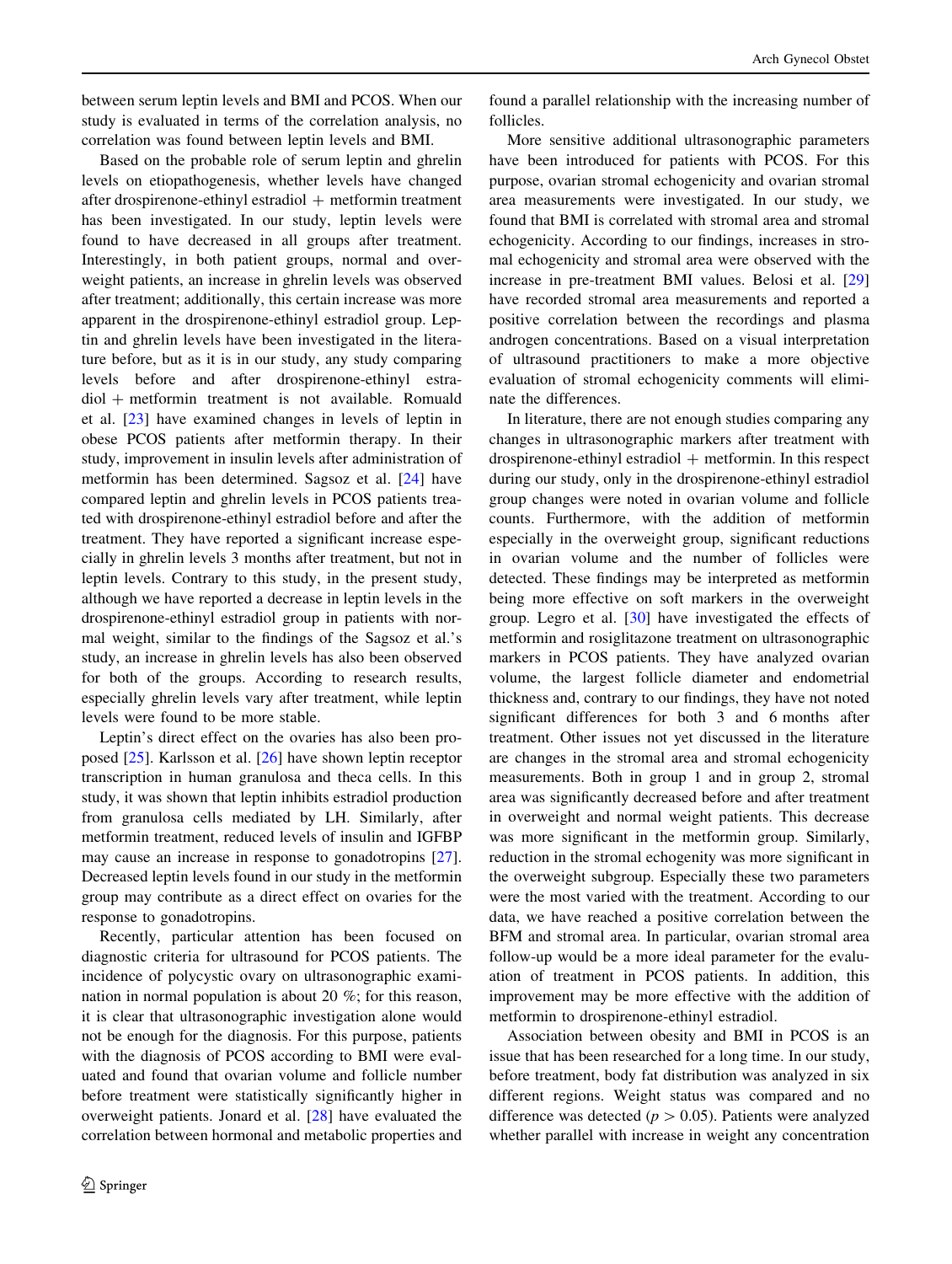<span id="page-6-0"></span>in a specific region, no significant change was detected. Unlike our study, Yucel et al. [\[31](#page-7-0)] have compared fat distribution in PCOS patients with healthy controls and showed a significant increase in fat mass in trunk and arm regions. Toscani et al. [[32\]](#page-7-0) have researched body fat distribution in hirsute patients with and without diagnosis of PCOS by DEXA and calculated total fat mass without separating into sub-groups. In their study, they have shown that insulin resistance was associated with truncal obesity.

By DEXA examination, we also analyzed the changes in fat mass before and after treatment with drospirenone-ethinyl estradiol and drospirenone-ethinyl estradiol  $+$  metformin. According to our research of the relevant literature, no record of comparing changes with this treatment modality by DEXA was found. In our study, especially in the metformin group, for the overweight sub-group, a significant decrease was observed in the abdominal region after treatment. Reduction on fat mass for the overweight group with the addition of metformin suggests a relationship between insulin and abdominal obesity.

In conclusion, while serum leptin levels increase with the amount of body mass, ghrelin levels show the contrary. Now, whether this is the cause or the result of leptin and ghrelin is not yet clear. Addition of metformin could have beneficial effects on abdominal fat mass as in a decrease of ovarian stromal area irrespective from insulin resistance. Stromal area measurement could be an adjunctive method in PCOS patients and assessment of fat mass with DEXA could be helpful as a quantitative way of measurement.

Conflict of interest None.

#### References

- 1. ACOG Practice Bulletin No. 41 (2002) Polycystic ovary syndrome. Int J Gynecol Obstet 80(203):335–348
- 2. Kiddy DS, Sharp PS, White DM, Scanlon MF, Mason HD, Bray CS et al (1990) Differences in clinical and endocrine features between obese and non-obese subjects with polycystic ovary syndrome: an analysis of 263 consecutive cases. Clin Endocrinol (Oxford) 32:213–220
- 3. Gambineri A, Pelusi C, Vicennati V, Pagotto U, Pasquali R (2002) Obesity and the polycystic ovary syndrome. Int J Obes Relat Metab Disord 26:883–896
- 4. Balen AH, Laven JSE, Tan SL, Dewailly D (2003) Ultrasound of the polycystic ovary: international consensus definitions. Hum Reprod Updat 9(6):505–514
- 5. Van Santbrink EJP, Hop WC, Fauser BCJM (1997) Classification of normogonadotropic infertility: polycystic ovaries diagnosed by ultrasound versus endocrine characteristics of polycystic ovary syndrome. Fertil Steril 67:452–458
- 6. Goumenou AG, Matalliotakis IM, Koumantakis GE, Panidis DK (2003) The role of leptin in fertility. Eur J Obstet Gynecol Reprod Biol 106:118–124
- 7. Houseknecht KL, Baile CA, Matteri RL, Sporluck ME (1998) The biology of leptin: a review. J Anim Sci 76:405–420
- 8. Rohner-Jeanrenaud E, Jeanrenaud B (1997) Central nervous system and body weight regulation. Ann Endocrinol 58:137–142
- 9. Huda MSB, Wilding JPH, Pinkney JH, The International Association for the Study of Obesity (2006) Appetite regulatory peptides. Gut peptides and the regulation of appetite. Obes Rev 7:163–182
- 10. Kojima M, Hosoda H, Date Y, Nakazato M, Matsuo H, Kangawa K (1999) Ghrelin is a growth-hormone-releasing acylated peptide from stomach. Nature 402:656–660
- 11. Pasquali R, Gambineri A, Biscotti D, Vicennati V, Gagliardi L, Colitta D et al (2000) Effect of long-term treatment with metformin added to hypocaloric diet on body composition, fat distribution, and androgen and insulin levels in abdominally obese women with and without the polycystic ovary syndrome. J Clin Endocrinol Metab 85:2767–2774
- 12. Moghetti P, Castello R, Negri C, Tosi F, Perrone F, Caputo M et al (2000) Metformin effects on clinical features, endocrine and metabolic profiles, and insulin sensitivity in polycystic ovary syndrome: a randomized, double-blind, placebo-controlled 6-month trial, followed by open, long-term clinical evaluation. J Clin Endocrinol Metab 85:139–146
- 13. Vandermolen DT, Ratts VS, Evans WS, Stovall DW, Kauma SW, Nestler JE (2001) Metformin increases the ovulatory rate and pregnancy rate from clomiphene citrate in patients with polycystic ovary syndrome who are resistant to clomiphene citrate alone. Fertil Steril 75:310–315
- 14. Rotterdam ESHRE/ASRM-Sponsored PCOS Consensus Workshop Group (2004) Revised 2003 consensus on diagnostic criteria and long-term health risks related to polycystic ovary syndrome (PCOS). Hum Reprod 19:41–47
- 15. Pache TD, Hop WC, Wladimiroff JW, Schipper J, Fauser BCJM (1991) Transvaginal sonography and abnormal ovarian appearance in menstrual cycle disturbances. Ultrasound Med Biol 17:589–593
- 16. Glintborg D, Andersen M, Hagen C, Frystyk J, Hulstrøm V, Flyvbjerg A et al (2006) Evaluation of metabolic risk markers in polycystic ovary syndrome (PCOS). Adiponectin, ghrelin, leptin and body composition in hirsute PCOS patients and controls. Eur J Endocrinol 155:337–345
- 17. Panidis D, Farmakiotis D, Koliakos G, Rousso D, Kourtis A, Katsikis I et al (2005) Comparative study of plasma ghrelin levels in women with polycystic ovary syndrome, in hyperandrogenic women and in normal controls. Hum Reprod 20(88):2127–2132
- 18. Orio F Jr, Lucidi P, Palomba S, Tauchmanova L, Cascella T, Russo T et al (1988) Circulating ghrelin concentrations in the polycystic ovary syndrome. J Clin Endocrinol Metabol 29:942–945
- 19. Schöfl C, Horn R, Schill T, Schlösser HW, Müller MJ, Brabant G (1987) Circulating ghrelin levels in patients with polycystic ovary syndrome. J Endocrinol Metabol 10:4607–4610
- 20. Moran LJ, Noakes M, Clifton PM, Wittert GA, Tomlinson L, Galletly C et al (1989) Ghrelin and measures of satiety are altered in polycystic ovary syndrome but not differentially affected by diet composition. J Endocrinol Metabol 7:3337–3344
- 21. Erturk E, Kuru N, Savci V, Tuncel E, Ersoy C, Imamoglu S (2004) Serum leptin levels correlate with obesity parameters but not with hyperinsulinism in women with polycystic ovary syndrome. Fertil Steril 82(5):1364–1368
- 22. Panidis D, Rousso D, Kourtis A, Tsimas V, Papathanasiou K, Makedos G (2003) Serum leptin levels in normal-weight and overweight women with polycystic ovary syndrome. Clin Exp Obstet Gynecol 30(4):207–210
- 23. Romualdi D, Campagna G, Selvaggi L Jr, Cento R, Proto C, Lanzone A et al (2008) Metformin treatment does not affect total leptin levels and free leptin index in obese patients with polycystic ovary syndrome. Fertil Steril 89(5):1273–1276